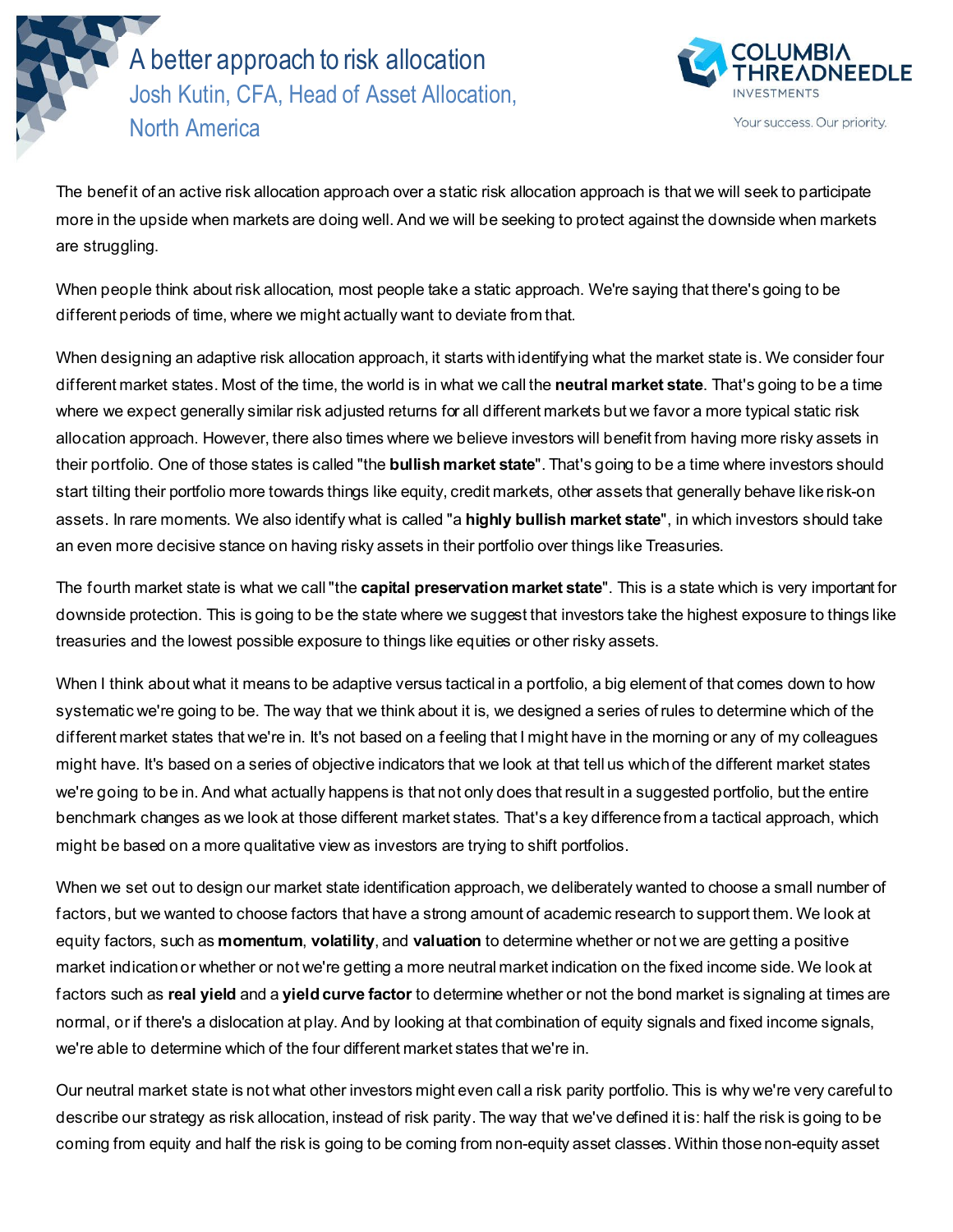

classes, we try to have an equal contribution from a rates bucket, from a credit bucket, as well as from an inflation thematic bucket.

What that means is that we're going to have typically a higher equity weight than some of our competitors might have. But what that means also is that we need to take a lot less leverage in the portfolio because equity has such a high volatility and approach, which favors equity more in the portfolio design, means that we need to take less leverage when we're designing it.

We believe in diversification. We believe in taking more exposure to asset classes, which might have a higher riskadjusted return in order to have a higher overall risk-adjusted return for a portfolio. But where we do differ is that we believe that by taking a systematic approach and by being adaptive, and reacting to different market states, we can improve the experience even more for an investor.

There is no guarantee that the investment objective will be achieved or that return expectations will be met.

.

**Market state classification**: The management team employs quantitative and fundamental methods to identify four distinct market environments, described as neutral, capital preservation, bullish and highly bullish. The market states are generally characterized by a combination of bond and stock market conditions as follows: capital preservation (unfavorable bond market and neutral stock market conditions), neutral (neutral bond and stock market conditions), bullish (neutral bond market and favorable stock market conditions) and highly bullish (unfavorable bond market and favorable stock market conditions). A strategic risk allocation is created for each environment by analyzing multiple market indicators such as interest rates, inflation measures, yield curve, momentum, volatility and valuations. The different allocations will include exposure to equity securities, inflation-hedging assets and fixed-income securities, consisting of rate assets (generally, fixed-income securities issued by governments) and spread assets (other fixed-income securities). The neutral market state represents the environment that the management team expects to be in the most frequently and under normal circumstances. In this state they intend to balance risk between equities and three other risk sources: interest rates, inflation-hedging and spread assets. Within the other market states, the management team may increase or decrease the risk exposure to certain asset classes with the goal of generating attractive risk-adjusted returns and minimizing drawdown in that environment. Allocations of risk to asset classes may differ significantly across market environments.

The views expressed are as of the date given, may change as market or other conditions change and may differ from views expressed by other Columbia Management Investment Advisers, LLC (CMIA) associates or affiliates. Actual investments or investment decisions made by CMIA and its affiliates, whether for its own account or on behalf of clients, may not necessarily reflect the views expressed. This information is not intended to provide investment advice and does not take into consideration individual investor circumstances. Investment decisions should always be made based on an investor's specific financial needs, objectives, goals, time horizon and risk tolerance. Asset classes described may not be appropriate for all investors. Since economic and market conditions change frequently, there can be no assurance that the trends described here will continue or that any forecasts are accurate. Information provided by third parties is deemed to be reliable but may be derived using methodologies or techniques that are proprietary or specific to the third-party source.